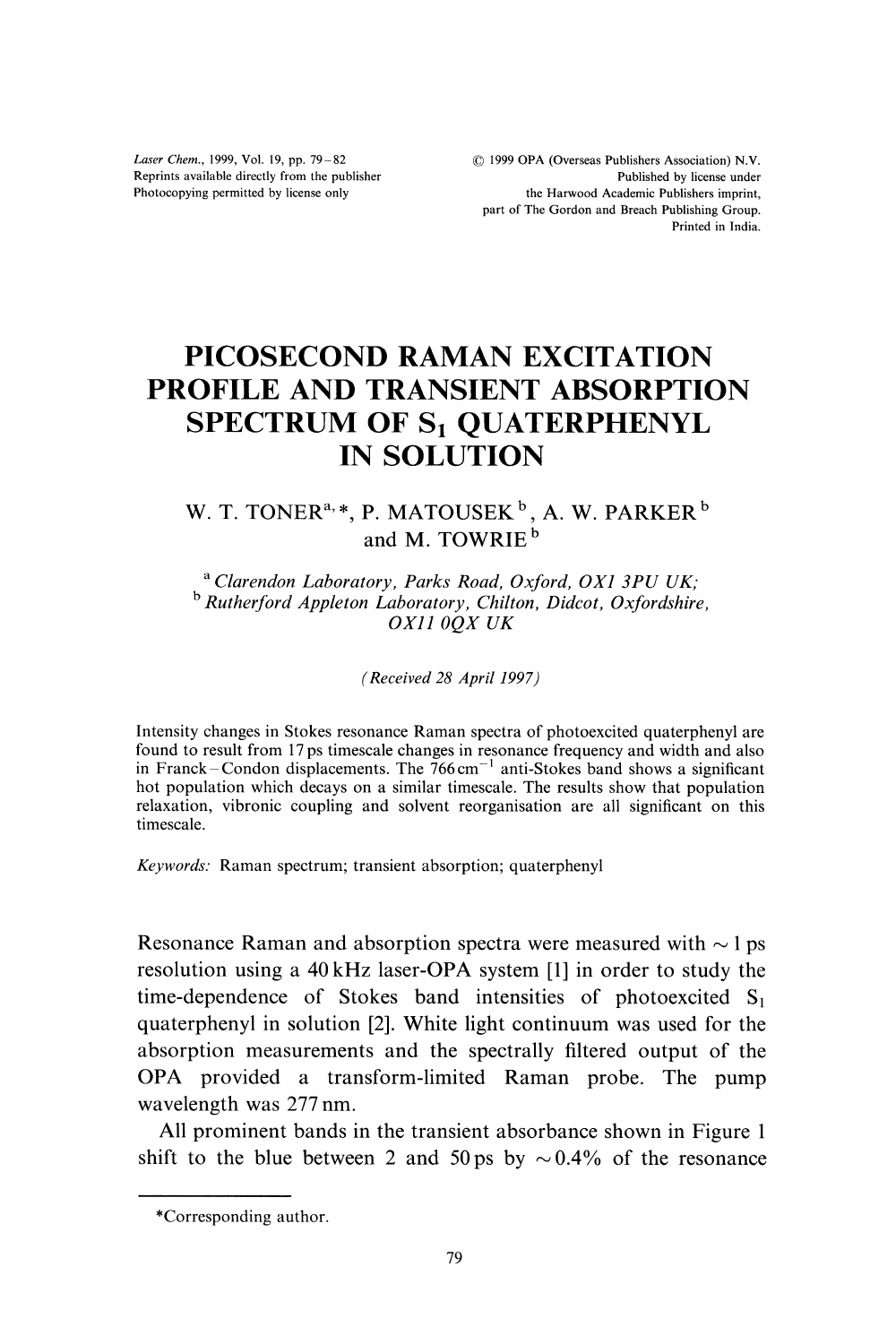

FIGURE 1 Transient absorbance of  $S_1$  quaterphenyl in THF at (a) 2ps and (b) 50ps after photoexcitation.

energy and reduce in width. The evolution is smooth, with a 17 ps time constant. Cooling the bath at fixed pump probe time delay results in a small red-shift, and a 37 +/ $-$  5°C temperature drop produces the same reduction in  $0-0$  bandwidth as does relaxation. The 766 cm<sup>-1</sup> Raman band exhibits the same differences between relaxation and cooling. band exhibits the same differences between relaxation and cooling.

Ratios of Raman excitation profiles (REPs) computed from the data in Figure 1 are compared with measured intensity ratios in Figure 2, and Figure 3 is a comparison of the  $766 \text{ cm}^{-1}$  intensity with the



FIGURE <sup>2</sup> Raman intensity ratios compared with REP ratios computed from data in Figure 1 at (a)  $2 \text{ ps}$  and (b)  $50 \text{ ps}$ . Representative error shown.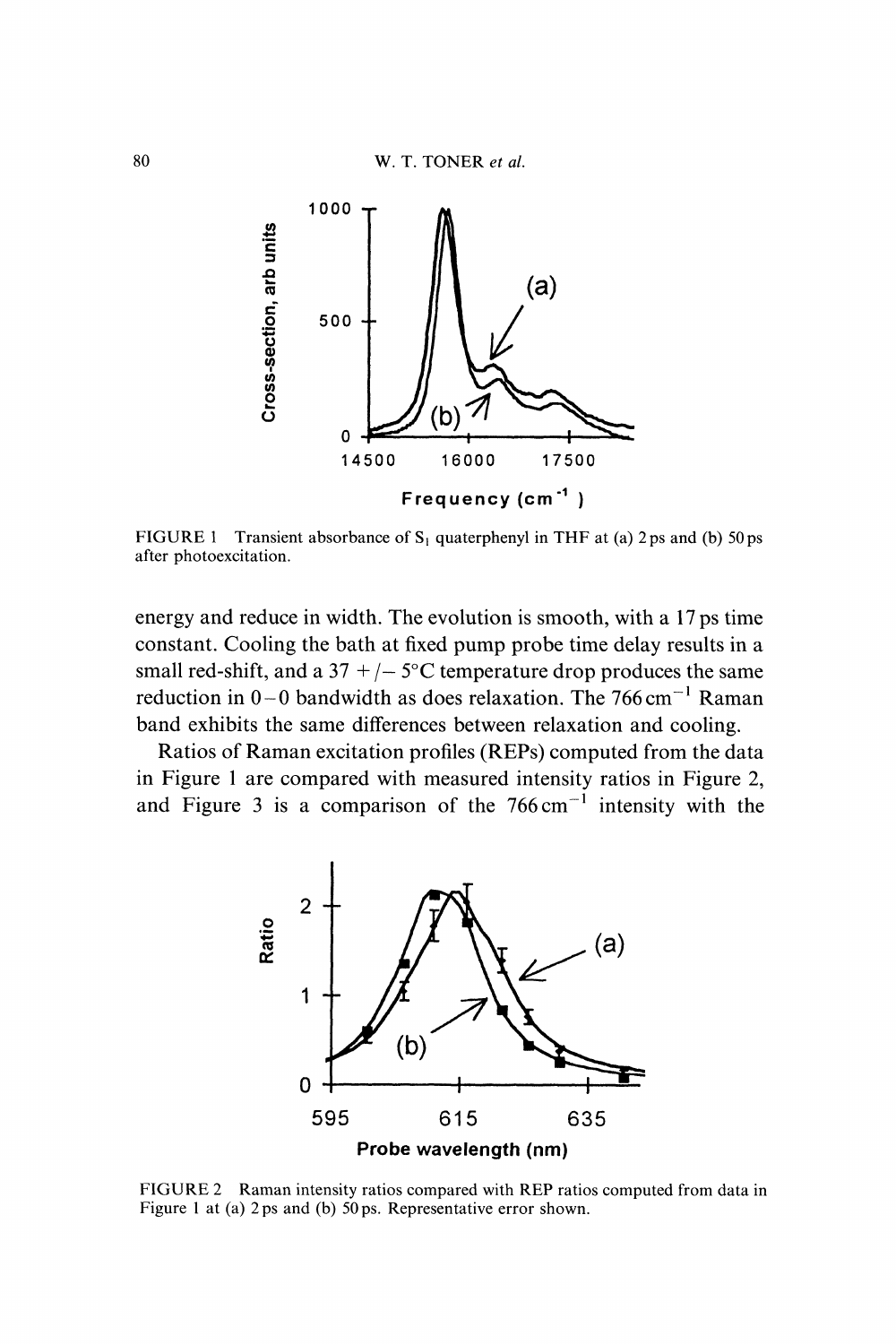

FIGURE 3 Excitation profile of  $766 \text{ cm}^{-1}$  Stokes Raman band.

computed REP. Bands at  $1624$  and  $766 \text{ cm}^{-1}$  are indentified as computed REP. Bands at  $1624$  and  $766 \text{ cm}^{-1}$  are indentified as fundamentals and the  $1532 \text{ cm}^{-1}$  band as the first overtone of 766. fundamentals and the  $1532 \text{ cm}^{-1}$  band as the first overtone of 766.<br>Franck–Condon displacement ratios deduced from this data show significant changes with time and temperature. The observed changes in resonance parameters and in displacements fully account for the Stokes intensity changes.

The time-dependence of the  $766 \text{ cm}^{-1}$  anti-Stokes intensity is shown The time-dependence of the  $766 \text{ cm}^{-1}$  anti-Stokes intensity is shown<br>in Figure 4. The initial transient is attributed to ultrafast energy transfer from  $v > 1$  levels to other modes. Since REPs and Stokes data indicate that resonance and displacement changes should have  $\leq 10\%$ effect on the anti-Stokes intensity at the 676.6 nm probe wavelength used, the subsequent slow decrease is due to the decay of a residual hot population in  $v = 1$ . At 2ps, the population excess in this mode corresponds to a temperature  $175 + (-100^{\circ}C)$  above the bath, which is much larger than the  $37^{\circ}$ C deduced from the bandwidth change. This mode has little anharmonicity and appears isolated; both factors may contribute to its slow decay. As few modes are likely to share these properties it is estimated that the total population energy is no more than a few times the  $\sim 60 \text{ cm}^{-1}$  per molecule observed.

an a few times the  $\sim 60 \text{ cm}^{-1}$  per molecule observed.<br>The similarity of the electronic and Raman band changes indicates vibronic coupling and the resonance energy change of  $\sim$  70 cm implies a change in  $S_0 - S_1$  potential suggesting a solvent reorganisa-